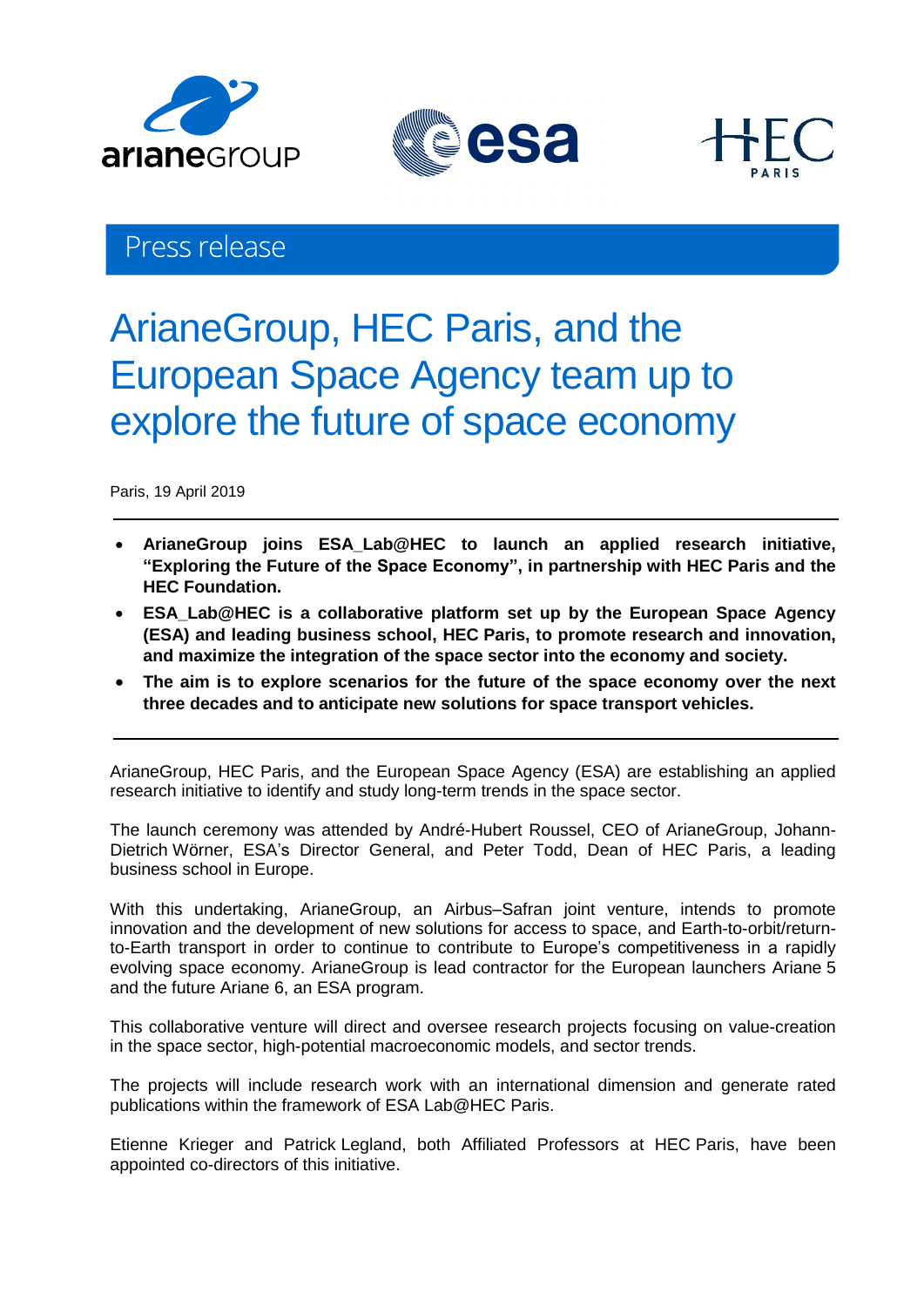





# Press release

ArianeGroup CEO André-Hubert Roussel said: *"The space economy is changing rapidly, and we must continuously anticipate new market trends. This joint initiative will provide input for our on-going missions of maintaining independent access to space for Europe, remaining a leader in the commercial market, and staying at the forefront of technological innovation. I am therefore delighted at the creation of this partnership with one of Europe's top business schools which will help us to gain insights into future trends with support from the European Space Agency."*

Johann-Dietrich Wörner, ESA Director General, said: *"This initiative is part of the ESA\_Lab@ project and responds to ESA's objective of fostering a globally competitive European space sector, by supporting research, innovation, entrepreneurship for growth and jobs, seizing larger shares of global markets, and allowing European industry to occupy a leader position in the international space sector."*

Peter Todd, Dean of HEC Paris, said: *"One of HEC Paris' main missions is to contribute to thinking about the world of tomorrow. Exploring the possible futures of the space economy together with scientific colleagues from ESA and ArianeGroup is an exciting prospect for HEC Paris, as entrepreneurial spirit and capacity for innovation have always been part of our DNA. This is an original collaboration with a multidisciplinary approach, which I am convinced carries a very strong potential for innovation to meet the space challenges of tomorrow, and to build on the excellence of the European model in a highly strategic sector."*

Etienne Krieger and Patrick Legland, co-directors of the project, said: *"If there is one area where the only limit is our imagination, it is clearly space, as it involves a whole host of scientific, technical, political, economic, and environmental issues. The space sector is a fertile ground for entrepreneurs and innovators: It is natural that HEC Paris should leverage its expertise for the benefit of this sector which already employs many of our former students. To foster the*  emergence of technically and economically viable innovations, we will develop a series of *forward-looking workshops with our students, teachers, and partners from ESA and ArianeGroup. They will combine rigorous methods with creative sessions to help shape the space industry's future."*

## **About ArianeGroup**

ArianeGroup develops and supplies innovative and competitive solutions for civil and military space launchers, with expertise in all aspects of state-of-the-art propulsion technologies. ArianeGroup is lead contractor for Europe's Ariane 5 and Ariane 6 launcher families, responsible for both design and the entire production chain, up to and including marketing by its Arianespace subsidiary, as well as for the missiles of the French oceanic deterrent force. ArianeGroup and its subsidiaries enjoy a global reputation as specialists in the field of equipment and propulsion for space applications, while their expertise also benefits other industrial sectors. The group is a joint venture equally owned by Airbus and Safran, and employs approximately 9,000 highly qualified staff in France and Germany. Its 2018 revenues amounted to 3.6 billion euros. [www.ariane.group](http://www.ariane.group/)

### **Press contacts:**

Astrid EMERIT - T. +33.6.86.65.45.02 [astrid.emerit@ariane.group](mailto:astrid.emerit@ariane.group) Julien WATELET - T. +33.6 88.06.11.48 [julien.watelet@ariane.group](mailto:julien.watelet@ariane.group)